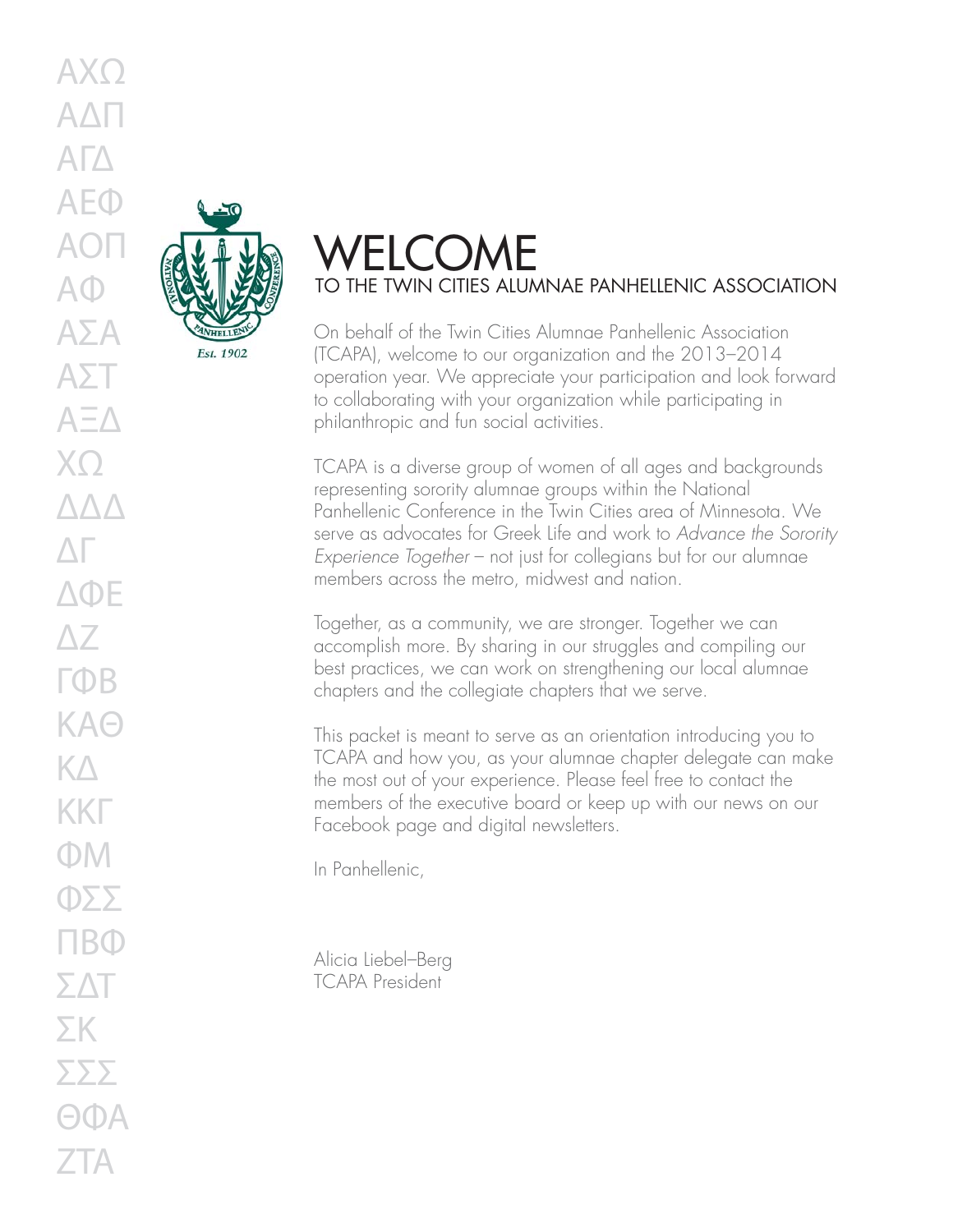

### CONTACT US

Stay connected with your Panhellenic Alumnae in the Twin Cities and use these sites to collaborate, find information and ask a question.

| Facebook |
|----------|
| Website: |
| Email:   |

Facebook: https://www.facebook.com/groups/TCAPA/ www.mntcapa.weebly.com Email: mntcapa@gmail.com

## 2013 – 2014 EXECUTIVE BOARD

Alicia Liebel-Berg – Phi Mu President Alicia.Liebel@gmail.com 612.718.8021

Katie Seuntjens – Delta Gamma Past President Katlyn.J.Seuntjens@gmail.com 612.655.6665

Hoang-Uyen Nguyen – Delta Gamma Vice President Nguy0737@umn.edu 612.964.1334

Cathy Gies – Kappa Delta Treasurer balletgirl70@hotmail.com 651.698.0874

Katie McCool – Phi Mu Secretary McCool.Katie@gmail.com 614.581.2595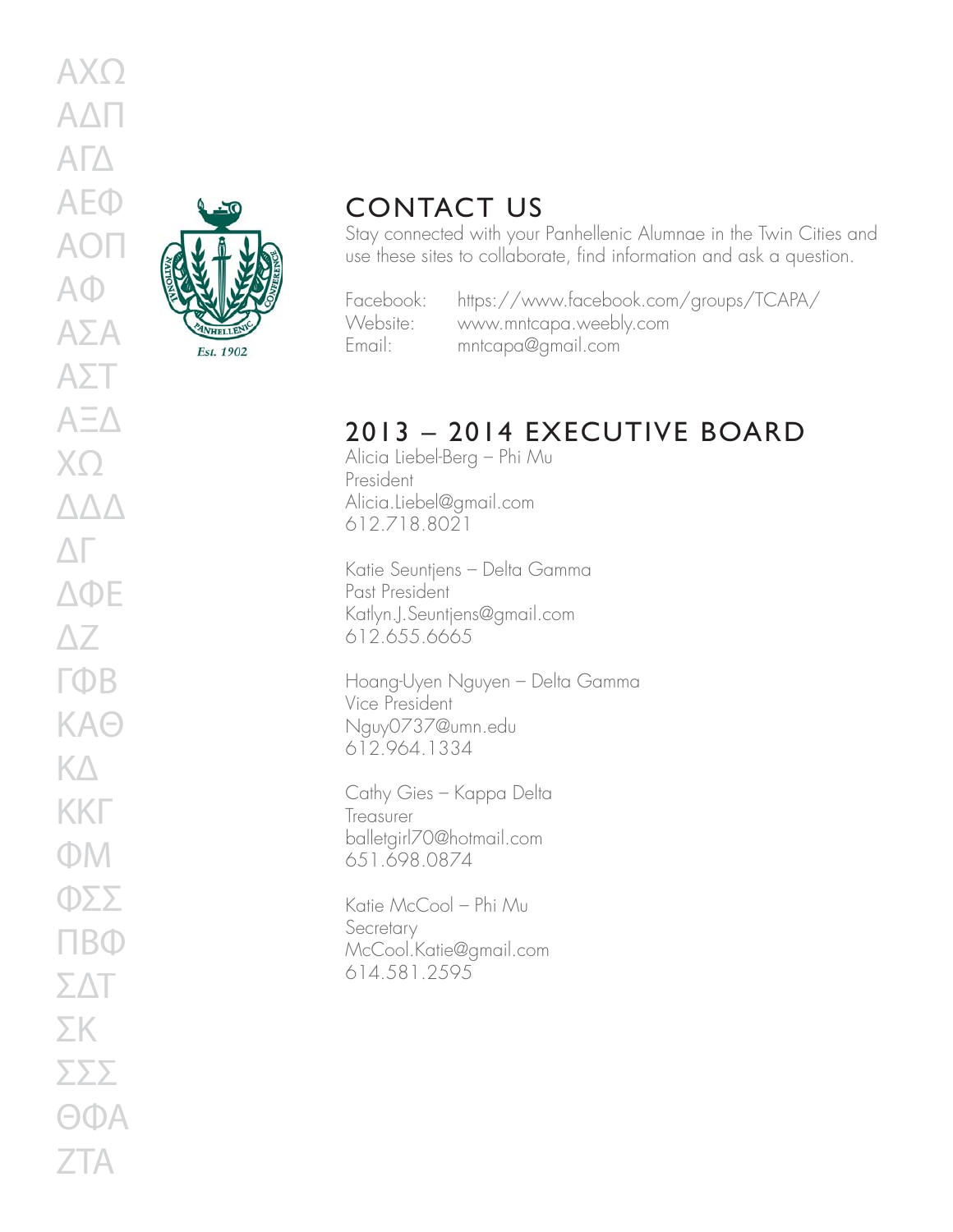

DELEGATE EXPECTATIONS

- 1. Come and Collaborate at our 3 yearly council meetings. • In October, February and May
- 2. As the liaison(s) between TCAPA and your fraternity, be present at all alumnae Panhellenic meetings or be sure that an alternate representative is present.
- 3. Be sure to take notes and report after each meeting to your alumnae president and chapter.
- 4. Be cognizant of your fraternity's interests and thinking so that you will be ready to discuss and vote on issues.
	- Ask for advice, share your wisdom.
	- Be proud of your affiliation wear your badge!
- 5. Inform the appropriate TCAPA officers of any changes for the roster, newsletter mailings lists, etc.
- 6. Come and Mingle at our 3 yearly social events.
	- In November, January and March
	- Bring your NPC friends and alumnae sisters along.
	- Celebrate the Sorority Life at our Badge Day Social.
	- Have FUN!
- 7. Participate in our yearly philanthropy event.
	- Event held in April to support a local cause.
- 8. Invite your Panhellenic sisters to your events!
	- Tell them how they can support your Philanthropy.
	- If you need assistance to make your events run smoothly.
	- If you want to celebrate your accomplishments.
- 9. Share the information that you learned with your alumnae chapter.
	- Maintain contact throughout the year by updating contact information for your Alumnae Chapter president and chapter delegates as your leadership fluctuates.
- 10. Make sure your organization is current on their dues payments.
	- Amount based on your membership total from the previous year. 5 per organization + \$1 per dues paying member. For example, if your organization has 20 members then dues would be  $$5 + $20 = $25$ ).
	- Bring checks to a council meeting or send in the mail to our Treasurer. Deadline for remitting dues is at the October council meetings.
- 11. Be an advocate for Greek Life
	- Assist with Formal Recruitment at the University of Minnesota.
	- Help local high-school students secure recommendation forms from your alumnae leaders to enhance their formal recruitment experience.